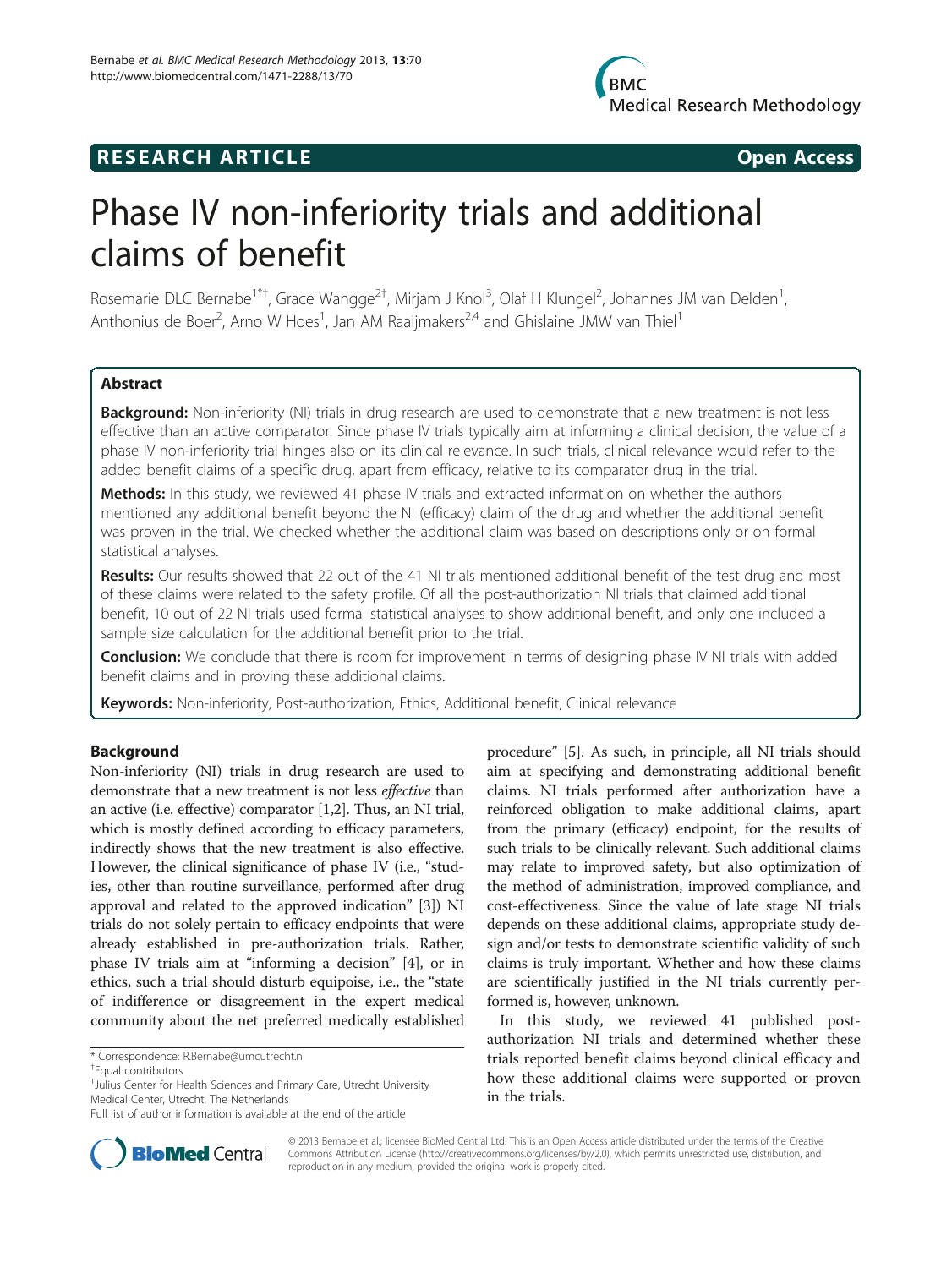# **Methods**

We included all post-authorization NI trial publications among the 232 publications used for our earlier review on NI trials [\[6](#page-4-0)]. In that review, we performed a search in PUBMED on 5<sup>th</sup> February 2009, using the search terms, "non-inferior\*", "noninferior\*" or "active control" and "equivalence", in combination with the MeSH term "humans" and "Randomized Controlled Trial" as publication type. This search resulted in 669 articles and, based on pragmatic consideration rather than proper sample size calculations, we randomly selected 300 for our review. Subsequently, we excluded studies on bioequivalence, phase I studies, non-drugs trials, and articles that did not have full-text in English which resulted in 227 articles that reported 232 NI trials.

We extracted the phase of the trial according to statements in the publications or the referred clinical-trial database (e.g. clinicaltrials.gov). We could only identify the phase of 91 NI trials. Of the 91 trials, 15 were phase IV trials. For the remaining 141 NI trials, we compared the start date of the trial with the marketing approval date of the studied drug. The marketing approval dates were obtained from public domains. The first date of the marketing approval anywhere in the world was considered as the date of the drug's approval. If the trial started later than the drug's worldwide marketing approval date, we considered it a phase IV trial. Of these 141 NI trials, we identified 35 post-authorization trials. Hence, in total we found 50 post-authorization trials. We excluded trials that were aiming for the registration of a new indication (i.e., phase IIIB trials) by checking the aim of the trials stated in the article and by double-checking in the public domain via FDA and EMA websites. In total, we excluded nine phase IIIB trials. In the end, we included 41 phase IV NI trials in our analysis.

From each article, we extracted information on the type of drug, type of trial initiator, number of trial subjects, type of analysis (whether it is Intention-to-treat (ITT), Perprotocol (PP) or both) and the conclusion of the trial. We categorized the trials either as pharmaceutical-industryinitiated or non-pharmaceutical-industry-initiated. A trial is initiated by a pharmaceutical industry if besides the sponsoring there was active involvement of the pharmaceutical industry in the trial process. This involvement included any inputs of the pharmaceutical industry in writing the trial protocol, trial monitoring, data analysis, and reporting. If it is stated in the article that the pharmaceutical industry only gave unrestricted funding or grant, without any other involvement, we classified the trial as non-pharmaceutical industry-initiated.

Furthermore, we extracted information on whether the authors mentioned any additional benefit beyond the NI claim of the drug and whether the additional benefit was substantiated in the trial via descriptions (e.g., via simple distribution tables) or formal statistical analyses. We refer to a formal statistical analysis as the existence of a priori objective/hypothesis pertaining to the additional claim which was accompanied by a sample size calculation and (preferably) a data analysis plan. For example, if the author mentioned that the additional benefit of the new drug was its better safety profile, we evaluated whether the safety data were presented descriptively, or if any sample size calculation or any data analysis to establish statistical significance was reported to test the difference in safety profile between the two drugs. In addition, we extracted the authors' conclusion on the additional benefit.

GW and RB extracted all data and, in case of discrepancies, reached consensus by discussion. All statistical analyses were performed using SPSS 19 (SPSS Inc, USA; [www.spss.com\)](http://www.spss.com).

# Results

# Description of the trials

Cardiovascular drugs and anti-infective drugs were the most frequently studied drugs (22% for each; Table [1\)](#page-2-0). The majority of all the trials were initiated by the pharmaceutical industry (61%). In 73% of the NI trials, the tested drugs were concluded to be non-inferior to their comparators.

#### Additional benefit

Of the 41 NI trials, 22 (54%) mentioned additional benefit of the test drug (Table [2\)](#page-2-0). Among those 22 trials, the additional benefit of "better safety profile" was most often claimed (12 trials; 55%). Twelve trials (55%) stated that the claimed additional benefits of the test drug were proven in the current trial. In 10 trials (45%), formal tests were used to explore statistical significance of the claimed additional benefit, but only one performed a sample size calculation for the claimed additional benefit prior to the start of the trial [\[7](#page-4-0)].

Of the 25 NI trials with pharmaceutical industry involvement, 14 (56%) mentioned additional benefit of the test drug, while among the 12 non-pharmaceutical industry initiated NI trials, five (42%) mentioned additional benefit of the test drug (Table [3\)](#page-3-0). Fourteen of the 25 NI trials with industry involvement claimed several types of additional benefit; in five of these, statistical testing was performed, while eight simply discussed the additional benefit claims, and one did not discuss the additional benefit claim at all. For the five non-pharmaceutical industry initiated NI trials that claimed additional benefit, "better safety profile" was most often claimed (four trials). Four of the five latter trials used statistical tests to explore the additional benefit claim.

### **Discussion**

In our study of 41 phase IV NI trials, 54% reported beneficial claims in addition to the NI claim and 55% of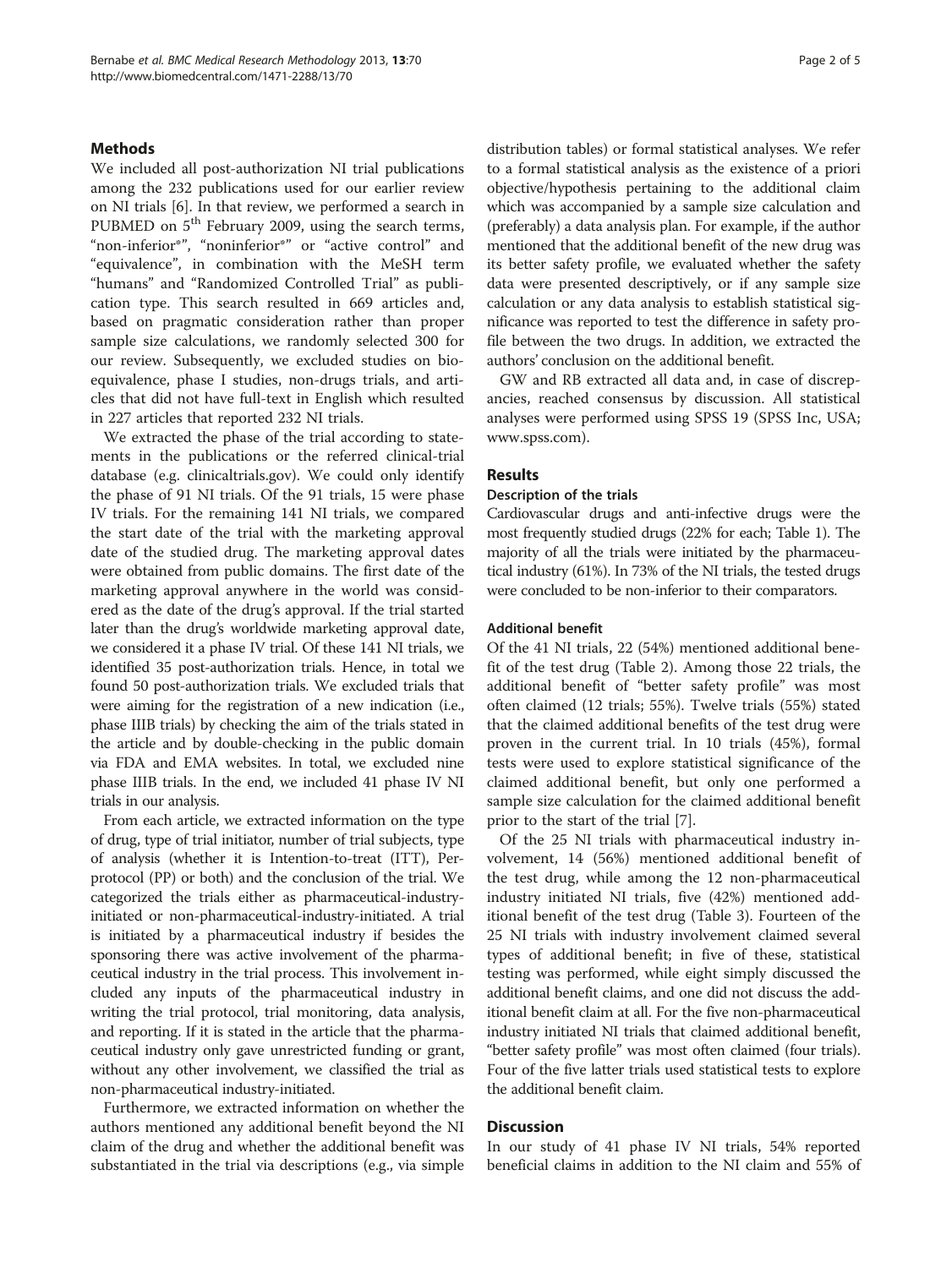# <span id="page-2-0"></span>Table 1 Characteristics of the NI trials

|                                                                 | N (%)                     |  |  |
|-----------------------------------------------------------------|---------------------------|--|--|
|                                                                 | (Unless stated otherwise) |  |  |
| I. Type of Drugs                                                |                           |  |  |
| Anti-infective                                                  | 9(22)                     |  |  |
| Cardiovascular system                                           | 9 (22)                    |  |  |
| Systemic hormonal preparations                                  | 5(12)                     |  |  |
| Vaccines                                                        | 5(12)                     |  |  |
| Musculo-skeletal system                                         | 2(5)                      |  |  |
| Nervous system                                                  | 3(7)                      |  |  |
| Antineoplastic                                                  | 2(5)                      |  |  |
| Others                                                          | 6(15)                     |  |  |
| II. Type of trial initiators                                    |                           |  |  |
| Non-pharmaceutical industry                                     | 12 (29)                   |  |  |
| Pharmaceutical industry                                         | 25(61)                    |  |  |
| Not clear                                                       | 4(10)                     |  |  |
| III. Number of trial subjects<br>(median (interquartile range)) | 316 (196-629)             |  |  |
| IV. Type of analysis                                            |                           |  |  |
| Both ITT and PP                                                 | 19 (46)                   |  |  |
| ITT only                                                        | 13 (32)                   |  |  |
| PP only                                                         | 8 (20)                    |  |  |
| Unclear                                                         | 1(2)                      |  |  |
| V. Conclusion of the trial                                      |                           |  |  |
| Non-inferiority                                                 | 30(73)                    |  |  |
| Superiority                                                     | 2(5)                      |  |  |
| Inferiority                                                     | 6(15)                     |  |  |
| Others                                                          | 3(7)                      |  |  |
| VI. Mentioned additional benefit                                | 22 (54)                   |  |  |

these claims were related to safety profile. Of all postauthorization NI trials that claimed additional benefit, 45% performed tests to show statistical significance, and only one included a pre-study sample size calculation for the additional claim.

In the introduction, we stated that a phase IV trial should aim at "informing a clinical decision." We defined "informing a decision" to refer to clinically relevant

| Table 2 Characteristics of additional benefit claims |
|------------------------------------------------------|
|------------------------------------------------------|

differences that would allow physicians to reasonably choose one drug over another. As such, we have hinged our definition on the obligation of the physician to choose the best-suited therapy given the patient's condition. However, these clinically relevant differences also matter in the decision-making processes of the other stakeholders such as the regulators, patient groups, pharmaceutical industry, and third party payers. The importance of these clinically relevant differences is illustrated by the emergence of relative effectiveness as an important issue in the post-authorization stage, especially for third party payers such as the health insurance agencies [\[4](#page-4-0)]. The European Commission's High Level Pharmaceutical Forum defines relative effectiveness as "the extent to which an intervention does more good than harm compared to one or more intervention alternatives for achieving the desired results when provided under the usual circumstances of health care practice" [[4,8\]](#page-4-0). Ultimately, the aim of relative effectiveness assessment is "to compare healthcare interventions in practice in order to classify them according to their practical therapeutic value" [[8\]](#page-4-0). We can expect this issue to sharpen as drug registration moves towards a "live license approach," i.e., an approach where launch is limited, and the widening of the scope of the license depends on post-authorization trial results [[9\]](#page-4-0). In the latter case, relative effectiveness matters not only for the payers but also for the regulators. Clearly, pharmaceutical companies would need to demonstrate more than ever the added value of a new drug, or in our terms, they need to demonstrate clinically relevant differences.

Our results demonstrate that this need to establish clinically relevant differences in post-authorization NI trials through added benefit claims remains to be met. The issue is emphasized by the fact that among those that made additional benefit claims, only half used formal testing to establish statistical significance, and the other half merely presented their claims descriptively. It is questionable if it is acceptable to base decisions/judgments of clinical relevance if claims are not sufficiently supported by evidence, such as those trials that only provide descriptions of the additional benefit claims. Some may argue that some additional benefits, such as the convenience of

| THE REPORT OF A WINDOWS AND INTERNATIONALLY                      |   |                                    |                      |                                  |            |                          |  |  |
|------------------------------------------------------------------|---|------------------------------------|----------------------|----------------------------------|------------|--------------------------|--|--|
| <b>Additional benefit</b>                                        | N | Presentation of additional benefit |                      | Conclusion on additional benefit |            |                          |  |  |
| $(N = 22)$                                                       |   | <b>Statistical test</b>            | <b>Descriptively</b> | Proven                           | Not proven | Not explicitly discussed |  |  |
| Convenient method of administration                              |   |                                    | $\left( \right)$     |                                  |            |                          |  |  |
| Better safety profile                                            |   |                                    |                      |                                  |            |                          |  |  |
| Better compliance                                                |   |                                    |                      |                                  |            |                          |  |  |
| Less costly                                                      |   |                                    |                      |                                  |            |                          |  |  |
| Convenient method of administration<br>and better safety profile |   | 4                                  |                      |                                  |            |                          |  |  |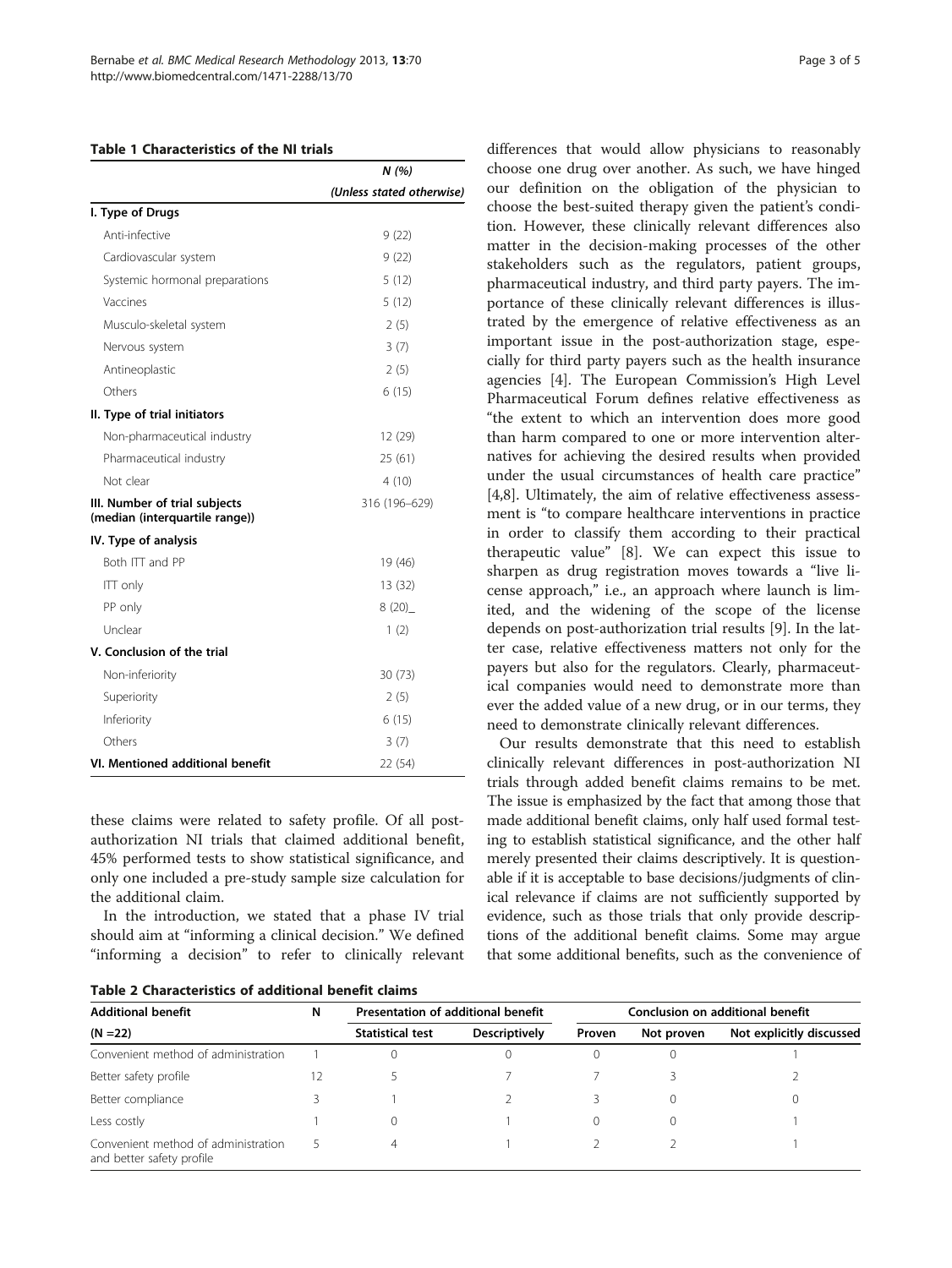|                              |                                             |                  |                                           |                                 | Additional benefit (row percentage) |                |                                                                     |                                                                                                |
|------------------------------|---------------------------------------------|------------------|-------------------------------------------|---------------------------------|-------------------------------------|----------------|---------------------------------------------------------------------|------------------------------------------------------------------------------------------------|
|                              |                                             | Not<br>mentioned | Convenient<br>method of<br>administration | <b>Better</b><br>safety profile | <b>Better</b><br>compliance         | Less<br>costly | Convenient method of<br>administration and<br>better safety profile | Convenient method of<br>administration, better<br>safety profile, better<br>resistance profile |
| Type of<br><b>initiators</b> | Non-pharmaceutical<br>industry ( $n = 12$ ) | 7(59)            | 0                                         | 4(33)                           | $\mathbf{0}$                        | $\mathbf{0}$   | $\mathbf{0}$                                                        | 1(8)                                                                                           |
|                              | Pharmaceutical<br>industry ( $n = 25$ )     | 11(44)           | 1(4)                                      | 8(32)                           | 1(4)                                | (4)            | 3(12)                                                               | 0                                                                                              |
|                              | Not clear<br>$(n = 4)$                      | 1(25)            | $\mathbf{0}$                              | $\mathbf{0}$                    | 2(50)                               | $\mathbf 0$    | 1(25)                                                               | 0                                                                                              |
| Conclusion<br>of the trial   | Non-inferiority<br>$(n = 30)$               | 15(50)           | 1(3)                                      | 8(27)                           | 3(10)                               | $\mathbf 0$    | 2(7)                                                                | 1(3)                                                                                           |
|                              | Superiority ( $n = 2$ )                     | $\mathbf{0}$     | 0                                         | 2(100)                          | $\mathbf{0}$                        | $\mathbf{0}$   | $\mathbf 0$                                                         | 0                                                                                              |
|                              | Inferiority ( $n = 6$ )                     | 2(33)            | 0                                         | 1(17)                           | 0                                   | 1(17)          | 2(33)                                                               | 0                                                                                              |
|                              | Other $(n = 3)$                             | 2(67)            | 0                                         | 1(33)                           | $\circ$                             | $\mathbf{0}$   | 0                                                                   | 0                                                                                              |

### <span id="page-3-0"></span>Table 3 Additional benefit claims based on types of sponsor

an oral route of administration compared to that of the intravenous route, may be obvious; hence, there is no need for evidentiary support. However, even for such claims, evidence is needed, as patients' preferences may be different. Oral route might be more convenient in the physician's perspective, but for the patient, the shape or the taste of the pill may be real issues, and therefore, the intravenous route could be better.

Apart from these scientific and regulatory issues with post-authorization NI trials without added benefit claims, or those with added benefit claims but without (or with questionable) scientific evidence, there is also an issue with the ethical justification of these trials. It is ethical for a trial to begin with the assumption of equipoise with the aim of disturbing it. Equipoise justifies the inclusion of patient-participants since the state of equipoise retains the possibility of a medically endorsable therapeutic benefit. Disturbing equipoise unambiguously establishes the value of an intervention, and hence, a trial that aims to disturb equipoise also aims to "improve preventive, diagnostic and therapeutic interventions (methods, procedures and treatments)" [\[10](#page-4-0)]. A trial that does not show that intervention A is in some way better than intervention B does not contribute to the improvement of therapeutic interventions. Hence, a phase IV NI trial that does not aim to assess benefit claims of the new drug does not disturb nor is it expected to disturb equipoise precisely because its goal is simply to show that A is not worse than B, and not that A is in some way better than B, a goal that does not even partly resolve the state of indifference and/or disagreement in the expert medical community. As such, a phase IV NI trial without added benefit claims may have ethical justification issues. In our study, only half of the NI trials claimed such additional benefits.

Of the 25 pharmaceutical industry-initiated trials, about half (56%) claimed multiple additional benefits. The variety of additional benefit claims made by the industry seems encouraging, as this may be a sign of how the industry tries to resolve the relative effectiveness obstacle. However, the absence of statistical testing and the reliance on mere descriptions of the alleged benefit in majority of the pharmaceutical industry initiated postauthorization NI trials bring us back to the evidenceproblem we discussed earlier.

Lastly, the limited (in terms of number and variety) additional benefit claims in NI trials from independent investigators and in government initiated trials may be an indication that non-industry bodies are still generally more concerned about the narrower concepts of safety and efficacy (as opposed to the wider benefit-risk assessment, which includes factors beyond safety and efficacy [[11\]](#page-4-0)). This is understandable and useful for regulatory purposes; but this situation does not help ease the impending relative efficacy and live license hurdles.

Based on the foregoing discussions, it is clear at this point that post-authorization NI trials need to be designed such that potentially, the resulting data are capable of disturbing equipoise and hence address issues such as relative effectiveness. This may be enhanced by closer and earlier collaboration between stakeholders [[12,13\]](#page-4-0). In addition, in a previous article, we pointed out that NI trials may be designed in a manner that simultaneously shows the NI objective "with regard to drug efficacy and the objective of establishing superiority of the additional advantages of a drug over its active comparator." [[14\]](#page-4-0) This may be a viable direction to follow if we are to revise the methodology of phase IV NI trials.

Our small sample size is a limitation of this study. In addition, clinical relevance cannot be directly investigated